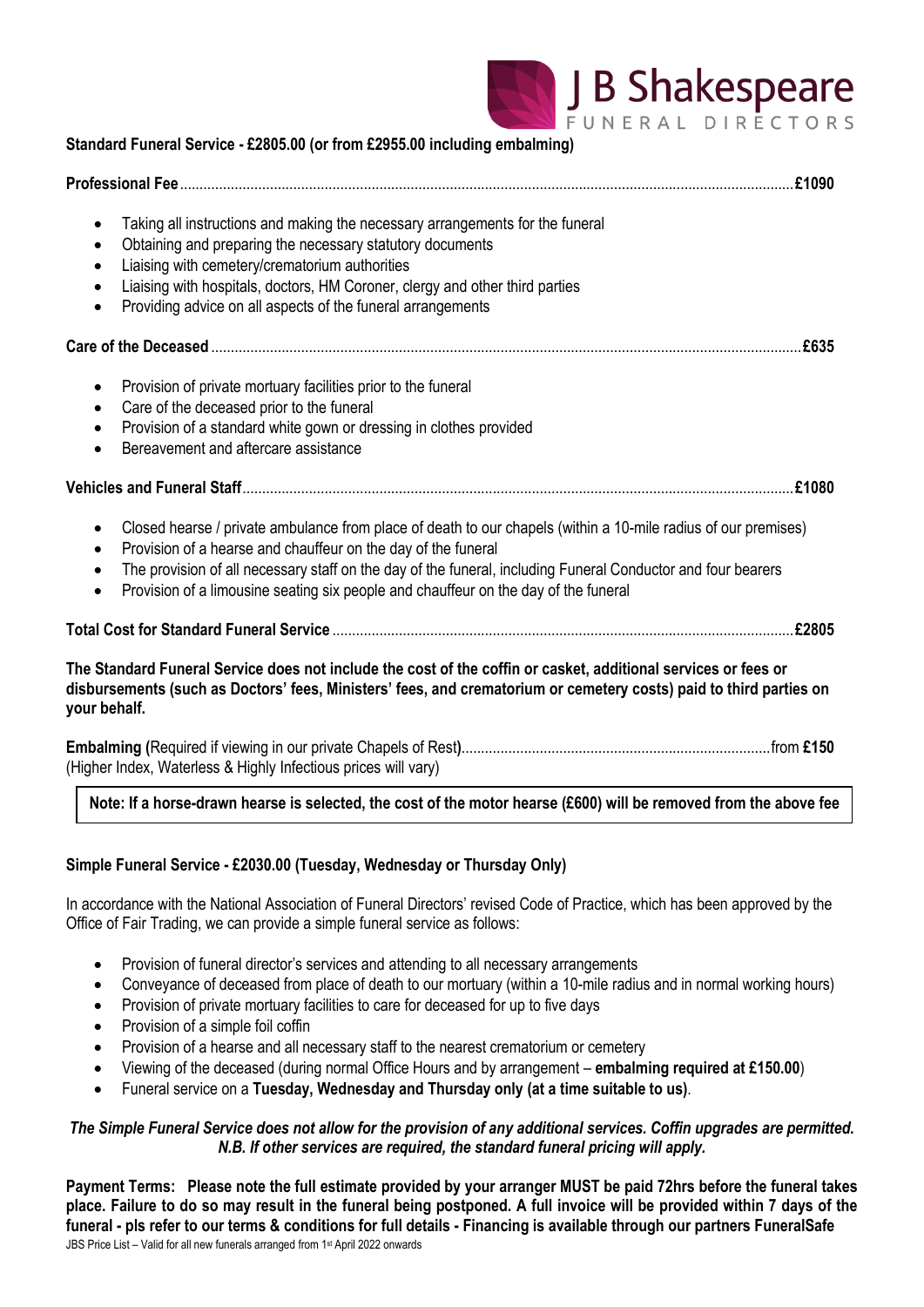

### **Direct Cremation - £1650 inclusive of all Cremation and Doctors fees where applicable**

This is a cost-effective service where we will collect the deceased from a Hospital, Hospice or Public Mortuary anywhere within the UK mainland. We arrange and provide a dignified cremation (without mourners attending), at a time suitable to us, using a closed hearse to attend the crematorium and all the necessary staff. The cremated remains will be couriered back to you within 14 days in a simple urn

### **Additional fees on direct cremation**

| Removal from a private residence or Nursing home from 8.30am -5pm | £220 |
|-------------------------------------------------------------------|------|
| Removal from a private residence or Nursing home from 5pm-8.30am  | £440 |

#### **Funeral Options**

| Horse Drawn Hearse In Lieu of Motor Hearse – Deduct cost of hearse from standard funeral fee (£600) |  |
|-----------------------------------------------------------------------------------------------------|--|
|                                                                                                     |  |
|                                                                                                     |  |

#### **Local Church or Memorial Service Only**

#### **Additional Charges (in addition to the Standard Funeral Service fees)**:

### **Removal of deceased**

#### **Take Coffin Home or Into Church (Extra journey prior to the funeral)**

| Hearse and staff to take coffin home or into a church Sunday or Bank Holiday | . £680. |
|------------------------------------------------------------------------------|---------|

| <b>Additional Charges - Weekend Funerals</b> |  |
|----------------------------------------------|--|
|                                              |  |
|                                              |  |

### **Vehicles** Additional limousines (per limousine) ............................................................................................................................. £260 Funerals in excess of three hours – hourly charge, per vehicle........................................................................................ £75 Additional Floral hearse.................................................................................................................................................. £420

#### **Other items**

| IDC Drigo Liet Nolid for all now funerals arranged from 1st April 2002 enverted |  |
|---------------------------------------------------------------------------------|--|

JBS Price List – Valid for all new funerals arranged from 1 st April 2022 onwards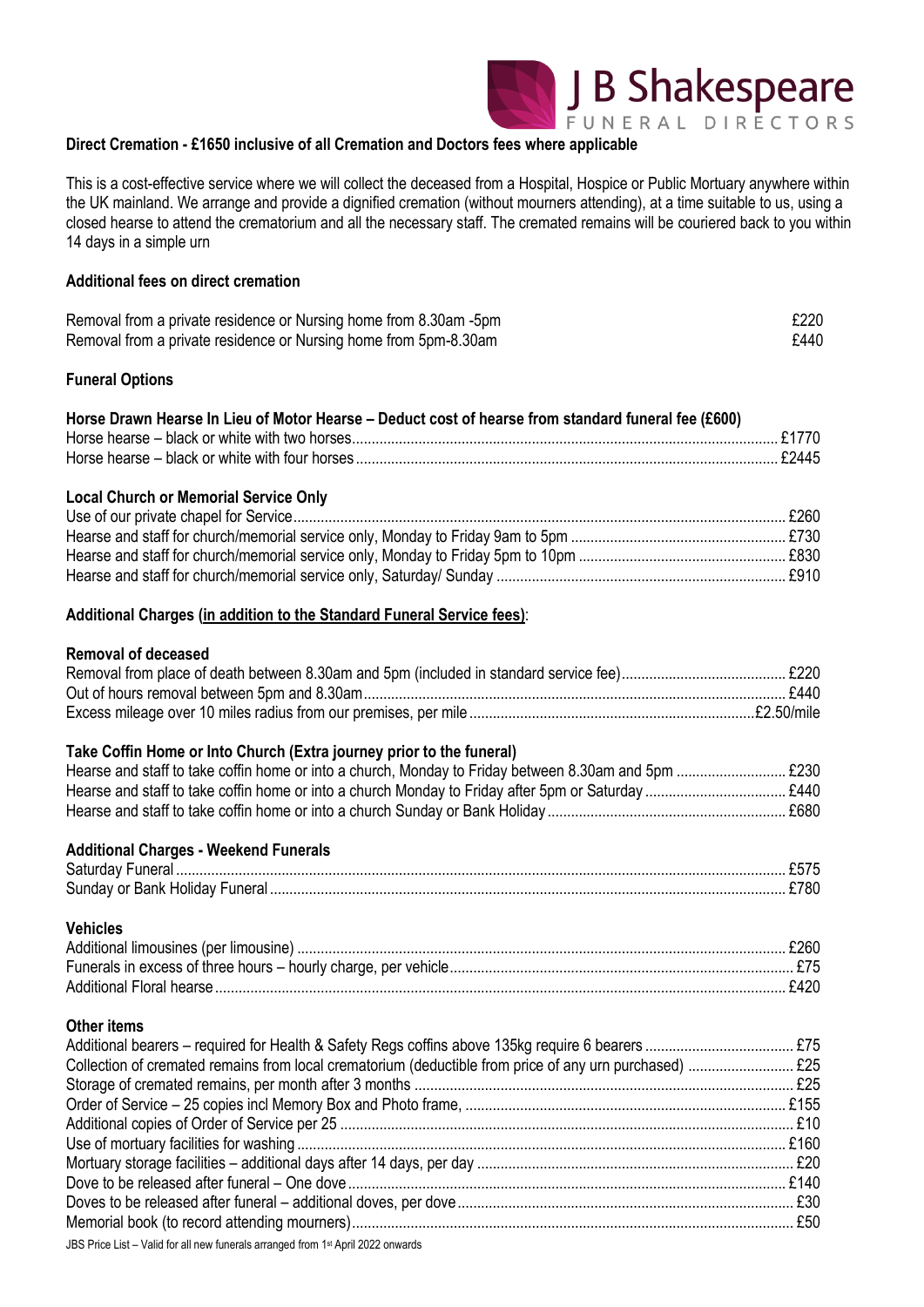

# **Burial Items**

*NB. \*\*The cost of the grave marker will be removed from the cost of any memorial purchased after the funeral*

This is not an exhaustive list of the additional services that are available. You may wish to personalise the funeral service to reflect the personality of the person that has passed away. Please speak to your funeral arranger who will be happy to discuss your requirements and advise on the options available.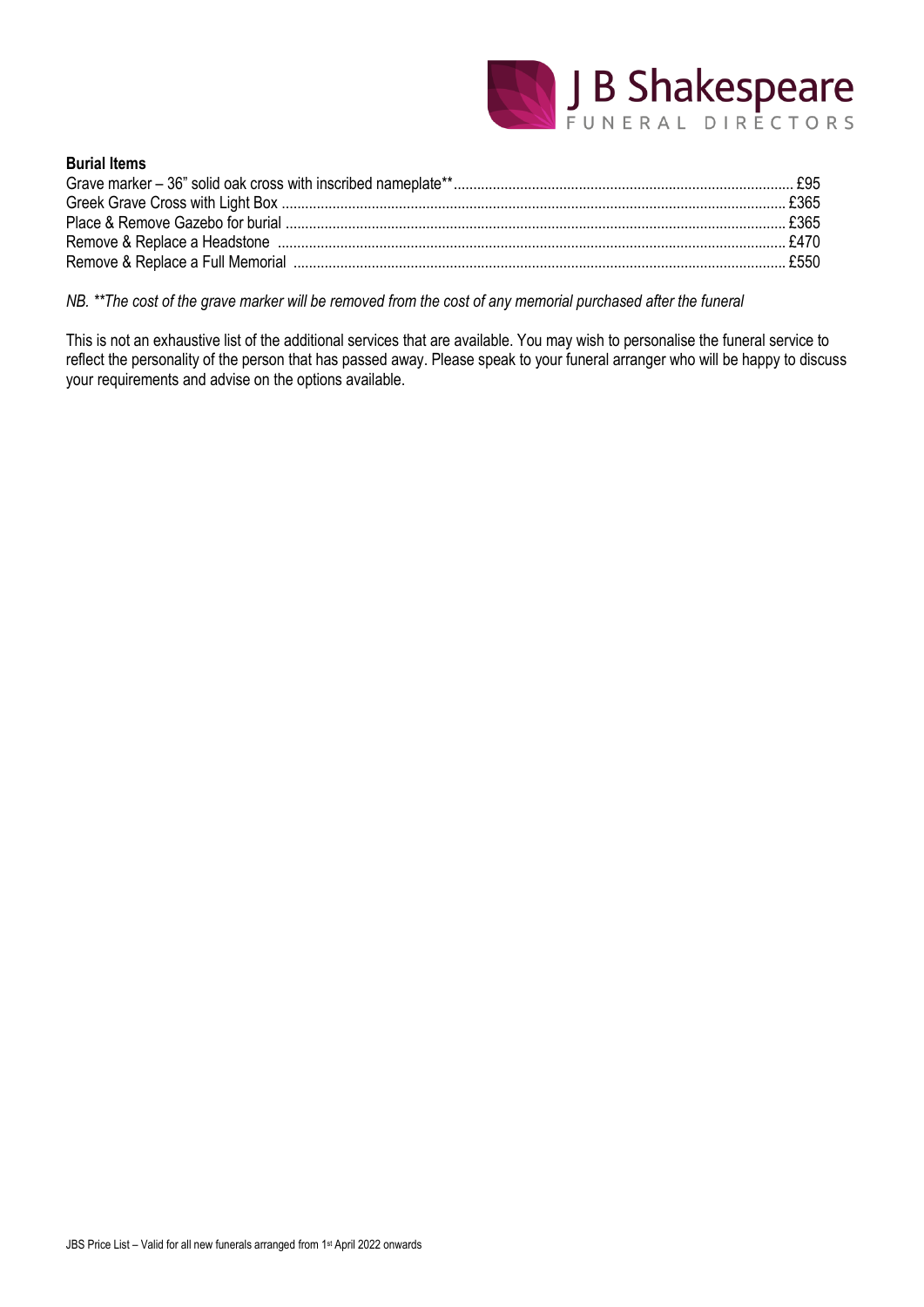

#### **Disbursements**

Please note the following charges are in addition to J B Shakespeare's fees. Disbursements are fees paid to third parties on your behalf. Disbursements **MUST** be paid 72hrs before the funeral takes place. Failure to do so may result in the funeral being postponed. These prices are a guide only and are subject to change throughout the year.

| <b>Doctors' Fees</b>                                                               |  |
|------------------------------------------------------------------------------------|--|
|                                                                                    |  |
|                                                                                    |  |
| <b>Ministers' Fees</b>                                                             |  |
|                                                                                    |  |
|                                                                                    |  |
|                                                                                    |  |
| Crematorium Fees - Weekday (Early Service and weekend fees available upon request) |  |
|                                                                                    |  |
|                                                                                    |  |
|                                                                                    |  |
|                                                                                    |  |
|                                                                                    |  |
|                                                                                    |  |
|                                                                                    |  |
|                                                                                    |  |
|                                                                                    |  |
|                                                                                    |  |
|                                                                                    |  |
|                                                                                    |  |
|                                                                                    |  |
|                                                                                    |  |
|                                                                                    |  |
|                                                                                    |  |
| Bandon Hill Cemetery, Plough Lane, Wallington                                      |  |
|                                                                                    |  |
|                                                                                    |  |
|                                                                                    |  |
|                                                                                    |  |
|                                                                                    |  |
| Croydon Cemeteries - Mitcham Road and Queens Rd Cemeteries                         |  |
|                                                                                    |  |
|                                                                                    |  |
|                                                                                    |  |
|                                                                                    |  |
|                                                                                    |  |
|                                                                                    |  |
|                                                                                    |  |
| Beckenham Cemetery, Elmers End Road, Beckenham                                     |  |
|                                                                                    |  |
|                                                                                    |  |
|                                                                                    |  |
|                                                                                    |  |
| Greenlawns Memorial Park, Chelsham Road, Warlingham                                |  |
|                                                                                    |  |
|                                                                                    |  |
|                                                                                    |  |
|                                                                                    |  |
|                                                                                    |  |
|                                                                                    |  |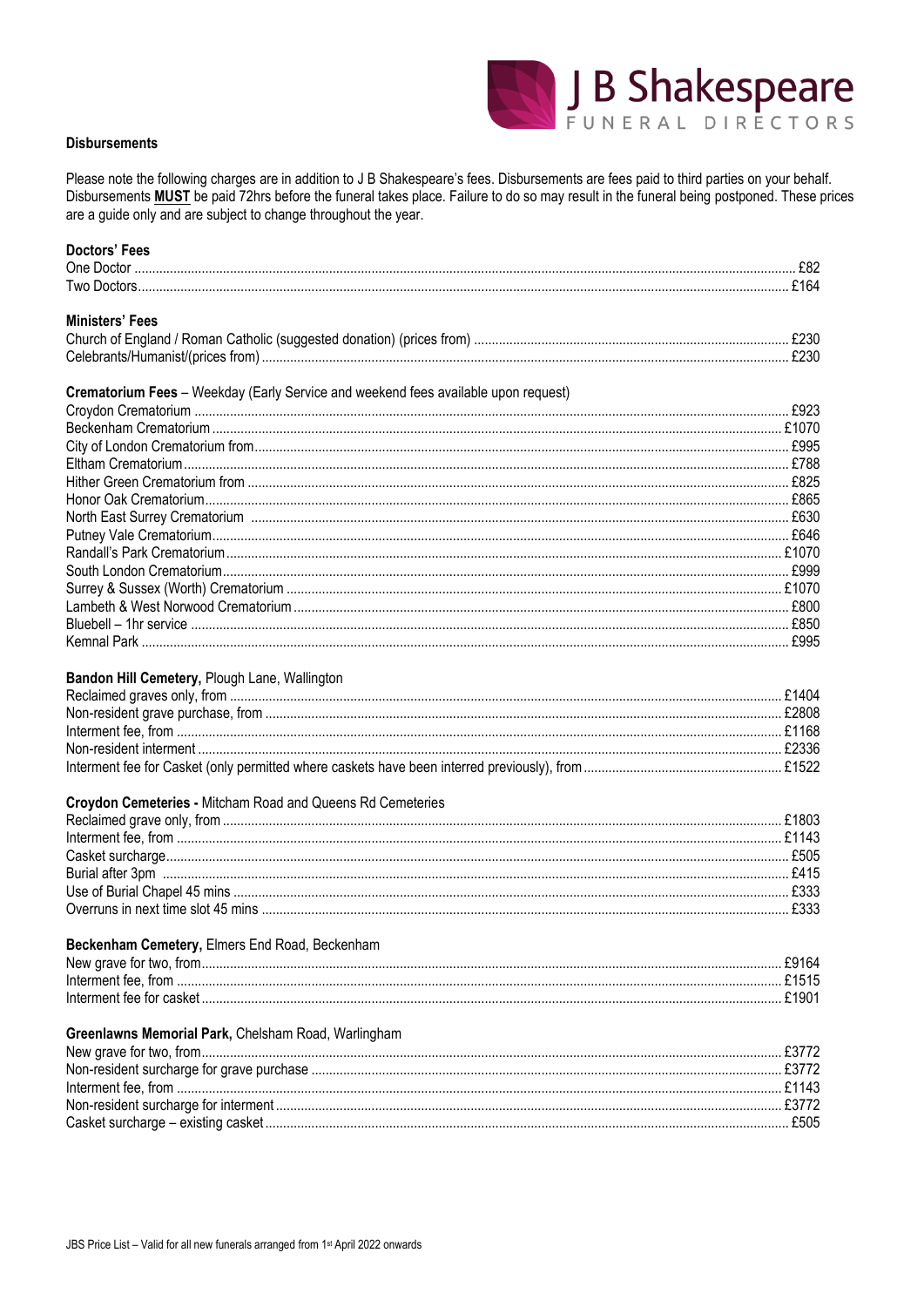

#### **Disbursements Continued...**

Please note the following charges are in addition to J B Shakespeare's fees. Disbursements are fees paid to third parties on your behalf. Disbursements **MUST** be paid before the funeral takes place. Failure to do so may result in the funeral being postponed. These prices are a guide only and are subject to change throughout the year.

| <b>Lewisham Cemeteries</b>                                                                |       |
|-------------------------------------------------------------------------------------------|-------|
|                                                                                           |       |
|                                                                                           |       |
|                                                                                           |       |
|                                                                                           |       |
|                                                                                           |       |
| London Borough of Merton Cemeteries (London Rd, Gap Rd, Merton & Sutton Joint Cemeteries) |       |
|                                                                                           |       |
|                                                                                           |       |
|                                                                                           |       |
|                                                                                           |       |
|                                                                                           |       |
|                                                                                           |       |
| Streatham Park Cemetery, Rowan Road, Streatham                                            |       |
|                                                                                           |       |
|                                                                                           |       |
|                                                                                           |       |
|                                                                                           |       |
| <b>Wandsworth Cemeteries</b>                                                              |       |
|                                                                                           |       |
|                                                                                           |       |
|                                                                                           |       |
|                                                                                           |       |
|                                                                                           |       |
|                                                                                           |       |
| <b>Lambeth Cemetery &amp; Streatham Cemetery</b>                                          |       |
|                                                                                           |       |
|                                                                                           |       |
|                                                                                           |       |
|                                                                                           |       |
|                                                                                           |       |
|                                                                                           |       |
| Clayton Wood Natural Burial Ground, Brighton Road, West Sussex                            |       |
|                                                                                           |       |
| Twin Oake Wast Maadow                                                                     | 61050 |

| The Glades |      |
|------------|------|
|            |      |
|            | £590 |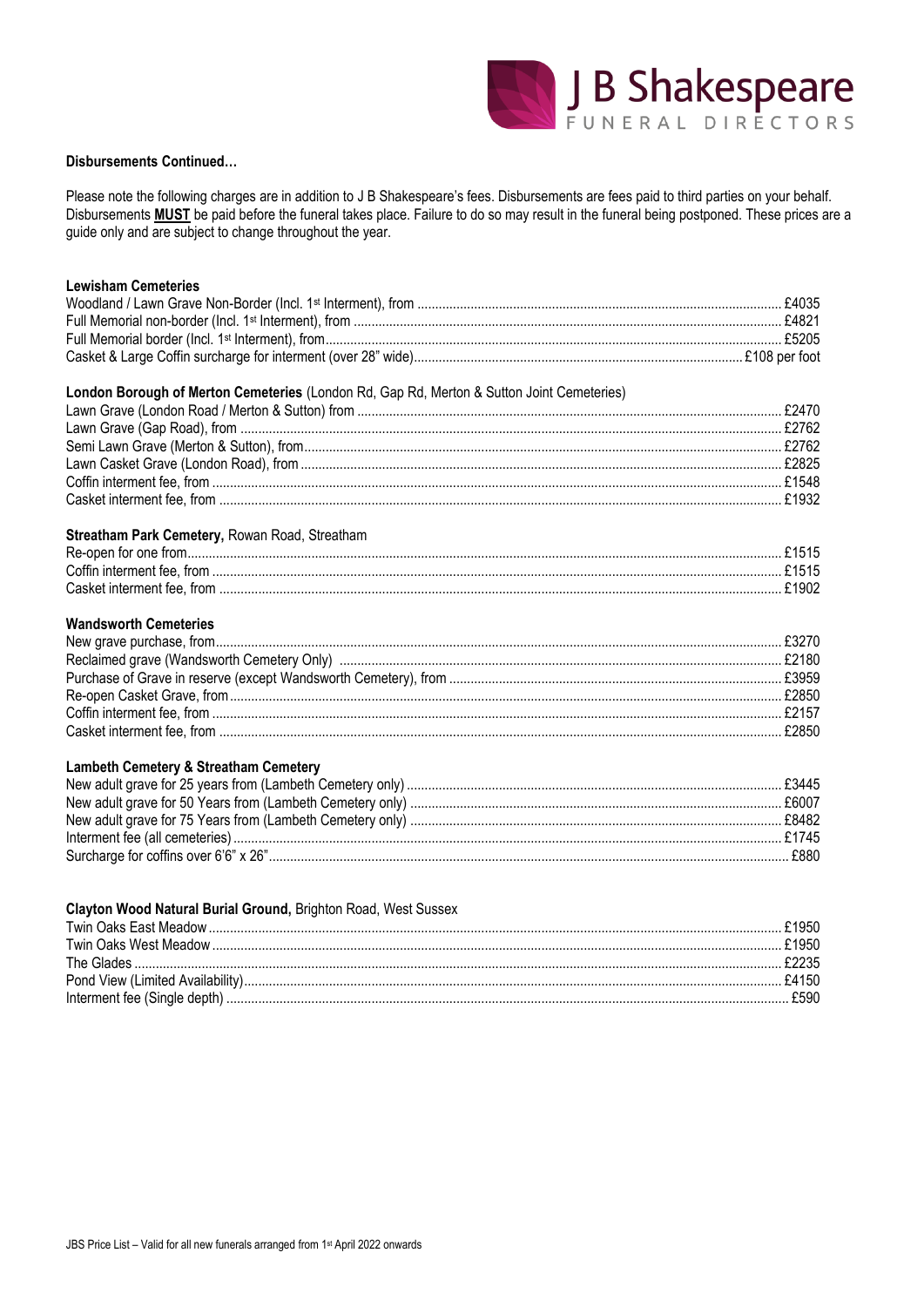| <b>Standard Funeral Service:</b>                        | £2805 |
|---------------------------------------------------------|-------|
| <b>Standard Service including Embalming from: £2955</b> |       |

#### **Coffin & Casket Range**

| The Maple / Morpeth (matt finish - 4 handles) £340   |      |
|------------------------------------------------------|------|
| The Collingwood Cherry (matt finish - 6 handles)£390 |      |
|                                                      |      |
|                                                      |      |
|                                                      |      |
|                                                      |      |
|                                                      |      |
|                                                      | £580 |
|                                                      | £590 |
|                                                      | £650 |
|                                                      | £640 |
|                                                      | £820 |
|                                                      | £695 |
|                                                      | £830 |
|                                                      |      |
|                                                      | £935 |
|                                                      | £935 |
| Passion of Christ Casket (Wood)£2365                 |      |
| Reflections Picture Coffin (Prices From)£700         |      |

### **Heartwood Premier Coffins**

# **Heartwood Semi-Solid / Woodland**



### Natural Legacy Woolen ........................................... £930 Oasis Chestnut Willow (Traditional / Oval).............. £900 Oasis Seagrass (Oval) ............................................ £795 Daisy Premium Bamboo / Banana Leaf .................. £880 Oasis Bamboo......................................................... £755 English Willow Block Colour.................................... £935 English Willow Full Colour....................................... £960 English Willow Rainbow .......................................... £960 Musgrove Willow Quantock, Haymoor, Moorland ... £880 Musgrove Willow Avalon, Wickmoor, Blackdown .... £880 Daisy Premium Bamboo.......................................... £935 Daisy Water Hyacinth.............................................. £935 Daisy Traditional Golden Wicker ................................... £960 Daisy Traditional Grey Wicker................................. £960 Musgrove Wicker (Prices From).............................. £880

J B Shakespeare

### **Junior Range**

# **Italian Coffins**

| Winchester/Light Oak Vatican £1300 |  |
|------------------------------------|--|
|                                    |  |
|                                    |  |
|                                    |  |
|                                    |  |